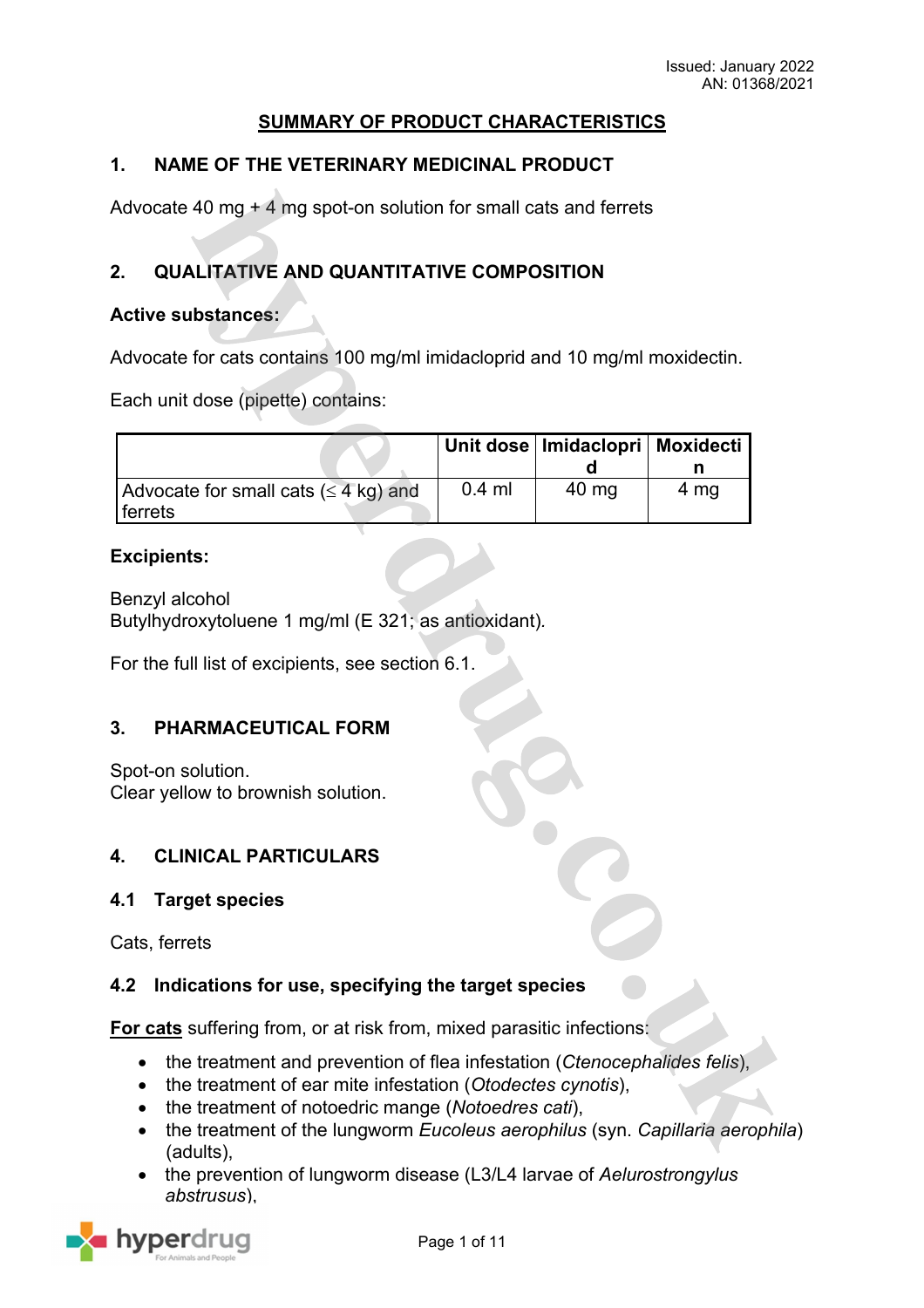- the treatment of the lungworm *Aelurostrongylus abstrusus* (adults),
- the treatment of the lungworm *Troglostrongylus brevior* (adults),
- the treatment of the eye worm *Thelazia callipaeda* (adults),
- the prevention of heartworm disease (L3 and L4 larvae of *Dirofilaria immitis*),
- the treatment of infections with gastrointestinal nematodes (L4 larvae, immature adults and adults of *Toxocara cati* and *Ancylostoma tubaeforme*). The product can be used as part of a treatment strategy for flea allergy dermatitis (FAD).

**For ferrets** suffering from, or at risk from, mixed parasitic infections:

- the treatment and prevention of flea infestation (*Ctenocephalides felis*),
- the prevention of heartworm disease (L3 and L4 larvae of *Dirofilaria immitis*).

### **4.3 Contraindications**

Do not use in kittens under 9 weeks of age.

Do not use in cases of hypersensitivity to the active substances or to any of the excipients.

For ferrets: Do not use Advocate for large cats (0.8 ml) or Advocate for dogs (any size).

For dogs, the corresponding "Advocate for dog" product, which contains 100 mg/ml imidacloprid and 25 mg/ml moxidectin, must be used.

Do not use on canaries.

#### **4.4 Special warnings for each target species**

Please refer to section 4.5.

The product's efficacy has not been tested in ferrets weighing over 2 kg and therefore the duration of effect might be shorter in these animals.

Brief contact of the animal with water on one or two occasions between monthly treatments is unlikely to significantly reduce the efficacy of the product. However, frequent shampooing or immersion of the animal in water after treatment may reduce the efficacy of the product.

Parasite resistance to any particular class of anthelmintic may develop following frequent, repeated use of an anthelmintic of that class. Therefore, the use of this product should be based on the assessment of each individual case and on local epidemiological information about the current susceptibility of the target species in order to limit the possibility of a future selection for resistance.

The use of the product should be based on the confirmed diagnosis of mixed infection (or risk of infection, where prevention applies) at the same time (see also sections 4.2 and 4.9).

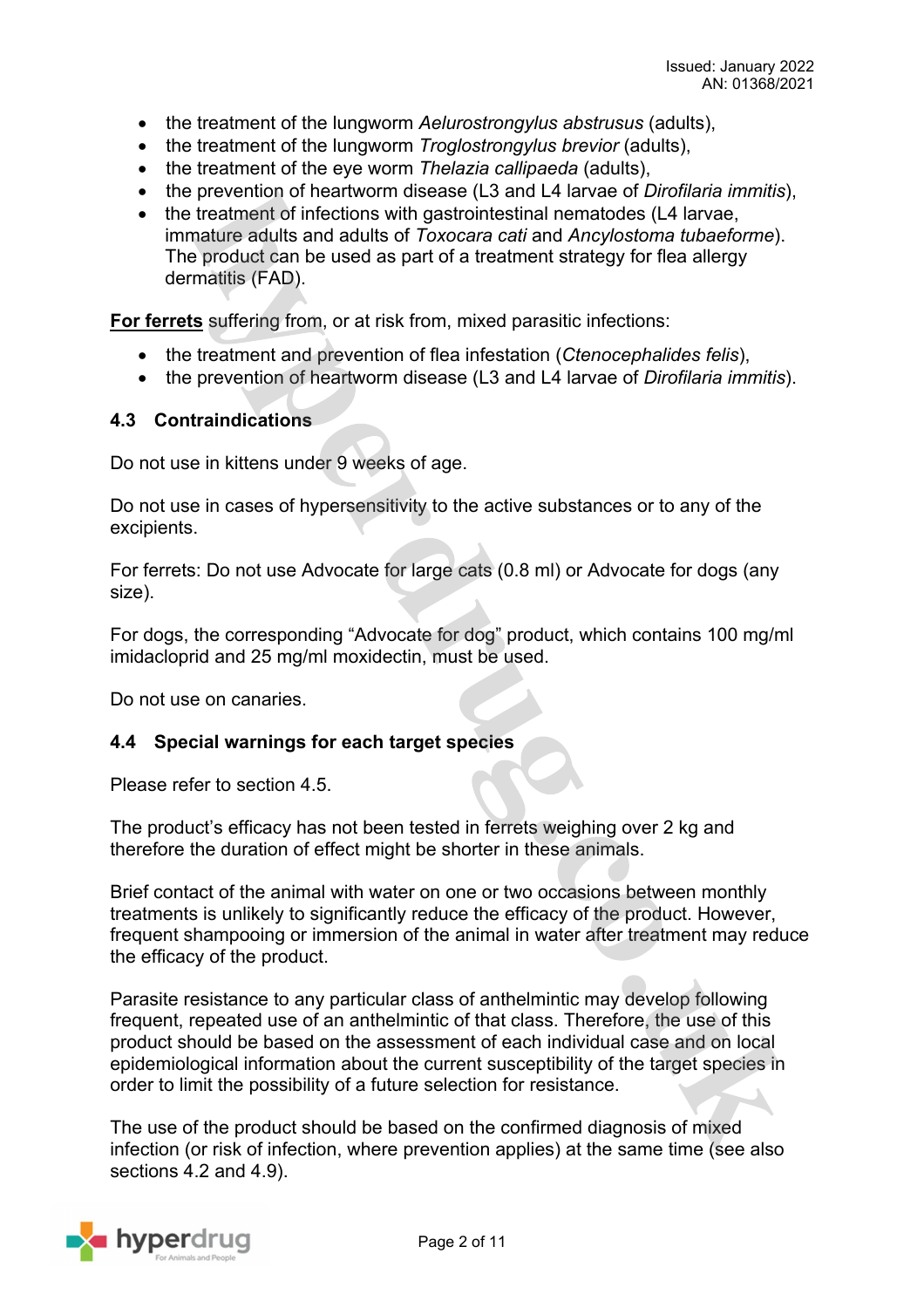# **4.5 Special precautions for use**

#### Special precautions for use in animals

The treatment of cats weighing less than 1 kg and ferrets weighing less than 0.8 kg should be based on a benefit-risk assessment.

There is limited experience on the use of the product in sick and debilitated animals, thus the product should only be used based on a benefit-risk assessment for these animals.

Do not apply in the mouth, in the eyes or the ears of the animal.

Care should be taken that the product is not ingested by animals and does not come into contact with the eyes or mouth of the recipient and/or other animals.

Consider carefully the correct application method described in section 4.9, especially that the product should be applied to the site specified in order to minimise the risk for the animal to lick the product.

Do not allow recently treated animals to groom each other. Do not allow treated animals to come into contact with untreated animals until the application site is dry.

It is recommended that cats and ferrets living in, or travelling to areas endemic for heartworm are treated monthly with the product to protect them from heartworm disease.

Whilst the accuracy of diagnosis of heartworm infection is limited, it is recommended that attempts be made to check the heartworm status of any cat and ferret aged over 6 months, before beginning prophylactic treatment, as use of the product on cats or ferrets which have adult heartworms may cause serious adverse effects, including death. If adult heartworm infection is diagnosed, the infection should be treated in accordance with current scientific knowledge.

In certain individual cats *Notoedres cati* infestation may be severe. In these severe cases concomitant supportive treatment is necessary as treatment with the product alone may not be sufficient to prevent death of the animal.

Imidacloprid is toxic for birds, especially canaries.

Special precautions to be taken by the person administering the veterinary medicinal product to animals

Avoid contact with skin, eyes or mouth.

Do not eat, drink or smoke during application.

Wash hands thoroughly after use.

After application do not stroke or groom animals until the application site is dry. In case of accidental spillage onto skin, wash off immediately with soap and water. People with known hypersensitivity to benzyl alcohol, imidacloprid or moxidectin should administer the product with caution. In very rare cases the product may cause

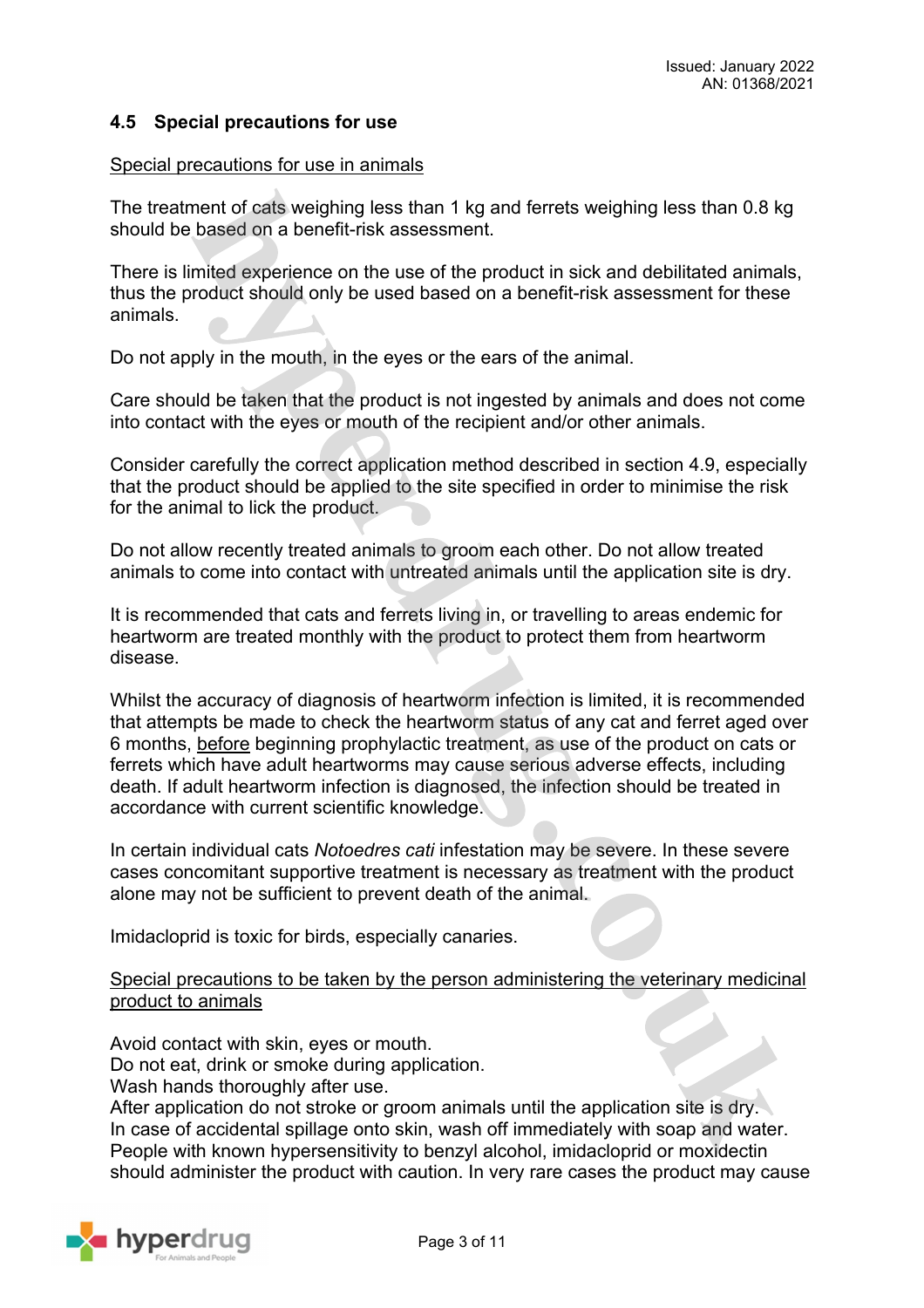skin sensitisation or transient skin reactions (for example numbness, irritation or burning/tingling sensation).

In very rare cases the product may cause respiratory irritation in sensitive individuals. If the product accidentally gets into eyes, they should be thoroughly flushed with water.

If skin or eye symptoms persist, or the product is accidentally swallowed, seek medical advice immediately and show the package leaflet or the label to the physician.

The solvent in Advocate may stain or damage certain materials including leather, fabrics, plastics and finished surfaces. Allow the application site to dry before permitting contact with such materials.

# **4.6 Adverse reactions (frequency and seriousness)**

Use of the product may result in transient pruritus in cats. On rare occasions greasy fur, erythema and vomiting can occur. These signs disappear without further treatment. The product may, in rare cases, cause local hypersensitivity reactions. If the animal licks the application site after treatment, neurological signs (most of which are transient) may be observed in very rare cases (see section 4.10).

The product tastes bitter. Salivation may occasionally occur if the animal licks the application site immediately after treatment. This is not a sign of intoxication and disappears within some minutes without treatment. Correct application will minimise licking of the application site.

The product may in very rare cases cause at the application site a sensation resulting in transient behavioural changes such as lethargy, agitation, and inappetence.

The frequency of adverse reactions is defined using the following convention:

- very common (more than 1 in 10 animals treated displaying adverse reaction(s))
- common (more than 1 but less than 10 animals in 100 animals treated)
- uncommon (more than 1 but less than 10 animals in 1,000 animals treated)
- rare (more than 1 but less than 10 animals in 10,000 animals treated)
- very rare (less than 1 animal in 10,000 animals treated, including isolated reports).

# **4.7 Use during pregnancy, lactation or lay**

The safety of the veterinary medicinal product has not been established during pregnancy and lactation in the target species. Therefore, the use of the product is not recommended in animals intended for breeding or during pregnancy and lactation.

# **4.8 Interaction with other medicinal products and other forms of interaction**

During treatment with Advocate no other antiparasitic macrocyclic lactone should be administered.

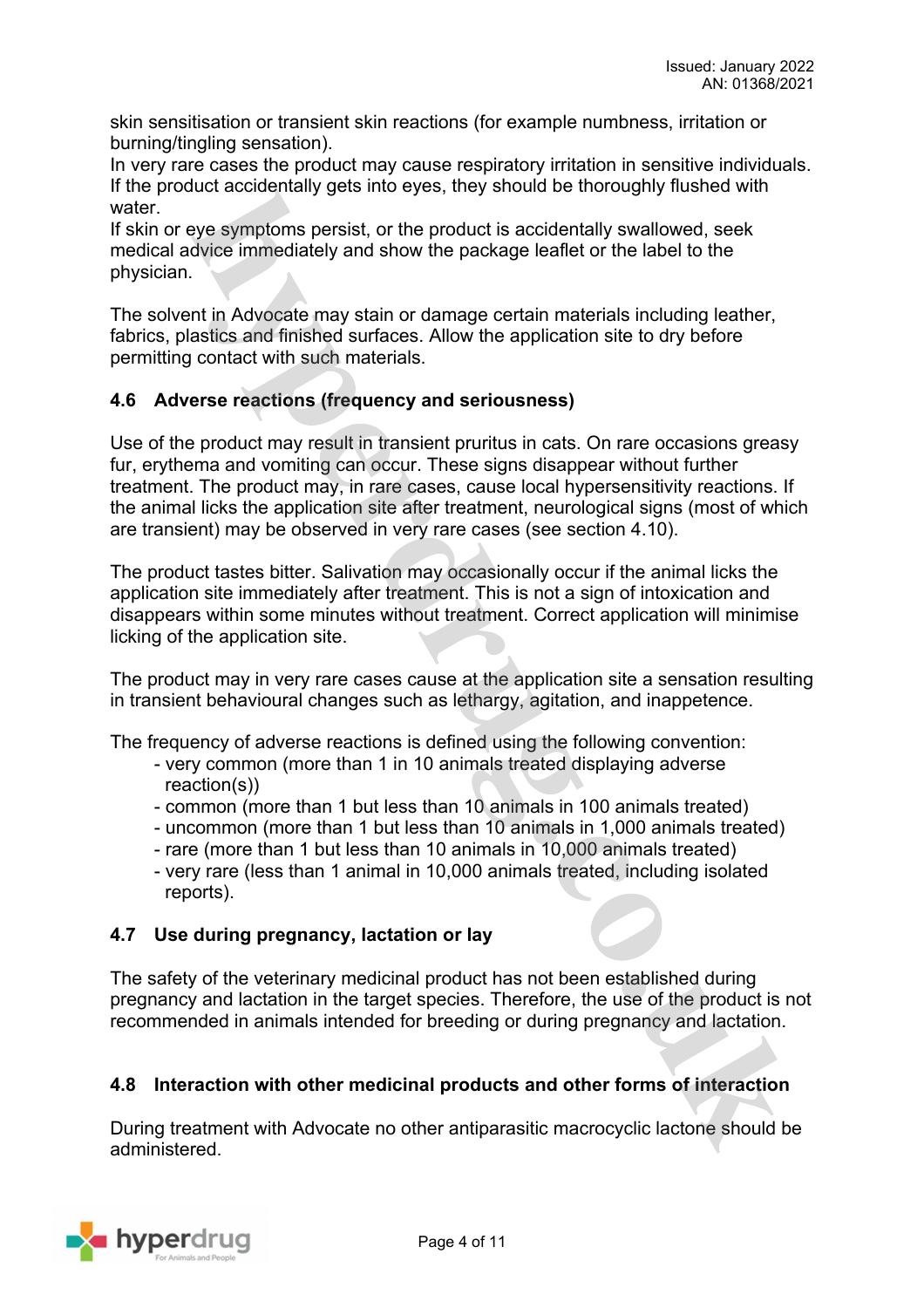No interactions between Advocate and routinely used veterinary medicinal products or medical or surgical procedures have been observed.

# **4.9 Amounts to be administered and administration route**

# *Dosage schedule for cats:*

The recommended minimum doses are 10 mg/kg bodyweight imidacloprid and 1.0 mg/kg bodyweight moxidectin, equivalent to 0.1 ml/kg bodyweight Advocate for cats.

The treatment schedule should be based on individual veterinary diagnosis and on the local epidemiological situation.

| <b>Weight of</b><br>cat<br>[kg] | Pipette size to be<br>used              | <b>Volume</b><br>[ml] | Imidacloprid<br>[mg/kg bw] | <b>Moxidectin</b><br>[mg/kg bw] |  |
|---------------------------------|-----------------------------------------|-----------------------|----------------------------|---------------------------------|--|
| $\leq 4$ kg                     | Advocate for small<br>cats              | 0.4                   | minimum of 10              | minimum of                      |  |
| $> 4 - 8$ kg                    | Advocate for large<br>cats              | 0.8                   | $10 - 20$                  | $1 - 2$                         |  |
| $> 8$ kg                        | the appropriate combination of pipettes |                       |                            |                                 |  |

# *Flea treatment and prevention* (*Ctenocephalides felis*)

One treatment prevents future flea infestation for 4 weeks. Existing pupae in the environment may emerge for 6 weeks or longer after treatment is initiated, depending upon climatic conditions. Therefore, it may be necessary to combine Advocate treatment with environmental treatments aimed at breaking the flea life cycle in the surroundings. This can result in a more rapid reduction in the household flea population. The product should be administered at monthly intervals when used as part of a treatment strategy for flea allergy dermatitis.

# *Treatment of ear mite infestation (Otodectes cynotis)*

A single dose of the product should be administered. A further veterinary examination 30 days after treatment is recommended as some animals may require a second treatment. Do not apply directly to the ear canal.

*Treatment of notoedric mange (Notoedres cati)*

A single dose of the product should be administered.

*Treatment of the lungworm Eucoleus aerophilus (syn. Capillaria aerophila) (adults)*

A single dose of the product should be administered.

#### *Prevention of Aelurostrongylus abstrusus*

The product should be administered monthly.

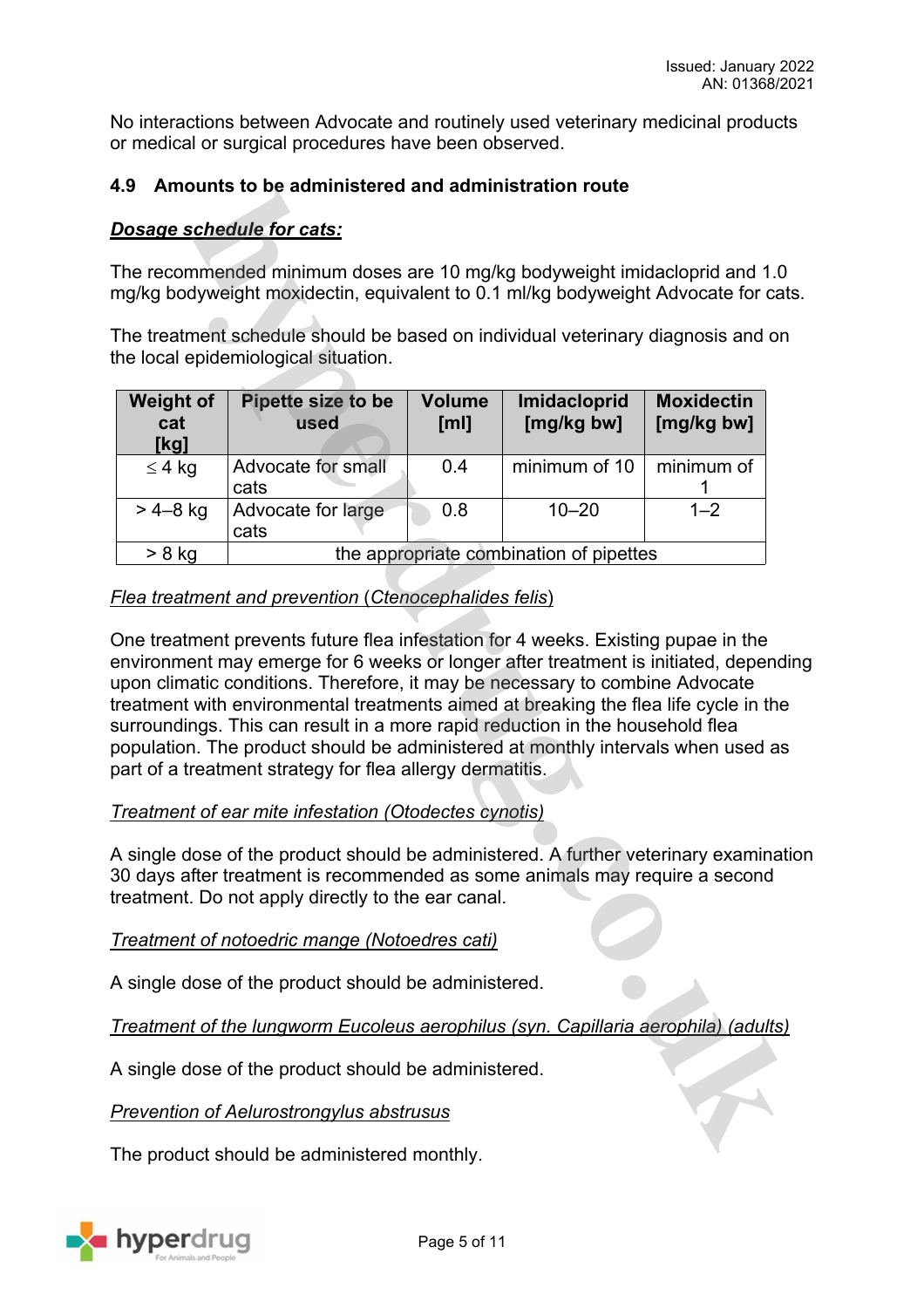# *Treatment of Aelurostrongylus abstrusus*

Advocate should be administered monthly for three consecutive months.

# *Treatment of Troglostrongylus brevior (adults)*

Advocate should be administered monthly for two consecutive months.

### *Treatment of the eye worm Thelazia callipaeda (adults)*

A single dose of the product should be administered.

### *Heartworm prevention (Dirofilaria immitis)*

Cats in areas endemic for heartworm, or those which have travelled to endemic areas, may be infected with adult heartworms. Therefore prior to treatment with Advocate, the advice provided in section 4.5 should be considered.

For prevention of heartworm disease, the product must be applied at regular monthly intervals during the time of the year when mosquitoes (the intermediate hosts which carry and transmit heartworm larvae) are present. The product may be administered throughout the year. The first dose may be given after first possible exposure to mosquitoes, but not more than one month after this exposure. Treatment should continue at regular monthly intervals until 1 month after the last exposure to mosquitoes. To establish a treatment routine, it is recommended that the same day or date be used each month. When replacing another heartworm preventative product in a heartworm prevention programme, the first treatment with Advocate must be given within 1 month of the last dose of the former medication.

In non-endemic areas there should be no risk of cats having heartworm. Therefore, they can be treated without special precautions.

#### *Roundworm and hookworm treatment (Toxocara cati and Ancylostoma tubaeforme)*

In areas endemic for heartworm, monthly treatment may significantly reduce the risk of re-infection caused by the respective roundworms and hookworms. In areas nonendemic for heartworm, the product can be used as part of a seasonal prevention programme against fleas and gastrointestinal nematodes.

#### *Dosage schedule for ferrets:*

One pipette of Advocate spot-on solution for Small Cats (0.4 ml) should be administered per animal. Do not exceed the recommended dose. The treatment schedule should be based on the local epidemiological situation.

#### *Flea treatment and prevention (Ctenocephalides felis)*

One treatment prevents future flea infestation for 3 weeks. Under heavy flea pressure it may be necessary to repeat administration after 2 weeks.

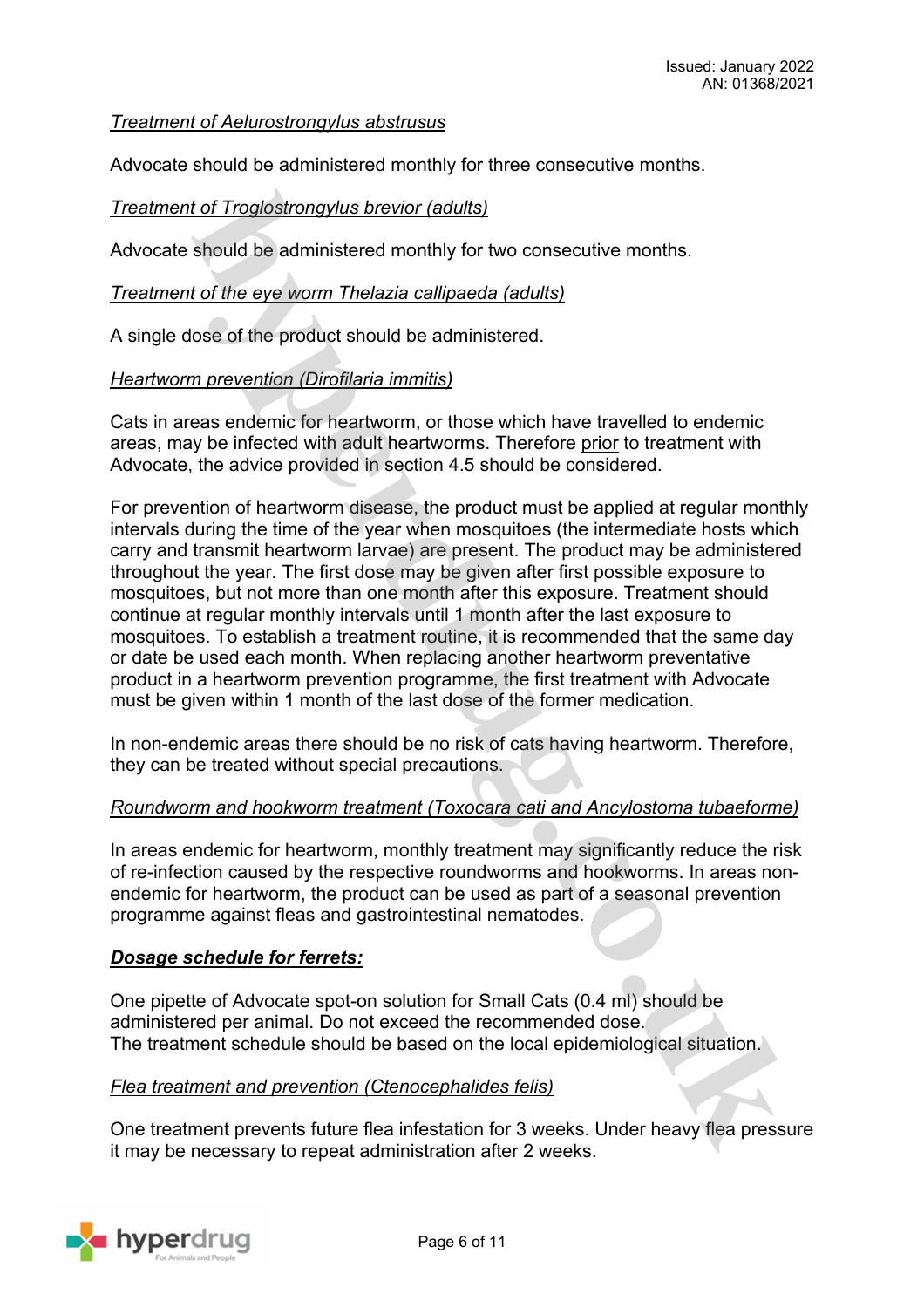### *Heartworm prevention (Dirofilaria immitis)*

Ferrets in areas endemic for heartworm, or those which have travelled to endemic areas, may be infected with adult heartworms. Therefore prior to treatment with Advocate, the advice provided in section 4.5 should be considered.

For prevention of heartworm disease, the product must be applied at regular monthly intervals during the time of the year when mosquitoes (the intermediate hosts which carry and transmit heartworm larvae) are present. The product may be administered throughout the year. The first dose may be given after first possible exposure to mosquitoes, but not more than one month after this exposure. Treatment should continue at regular monthly intervals until 1 month after the last exposure to mosquitoes.

In non-endemic areas there should be no risk of ferrets having heartworm. Therefore, they can be treated without special precautions.

#### *Method of administration*

For external use only.

Remove one pipette from the package. Then hold the pipette in an upright position, and twist and pull off the cap. Reverse the cap and use it to twist and remove the seal from the pipette, as shown.



Part the fur on the animal's neck at the base of the skull until the skin is visible. Place the tip of the pipette on the skin and squeeze the pipette firmly several times to empty its contents directly onto the skin. Application at the base of the skull will minimise the opportunity for the animal to lick the product. Apply only to undamaged skin.

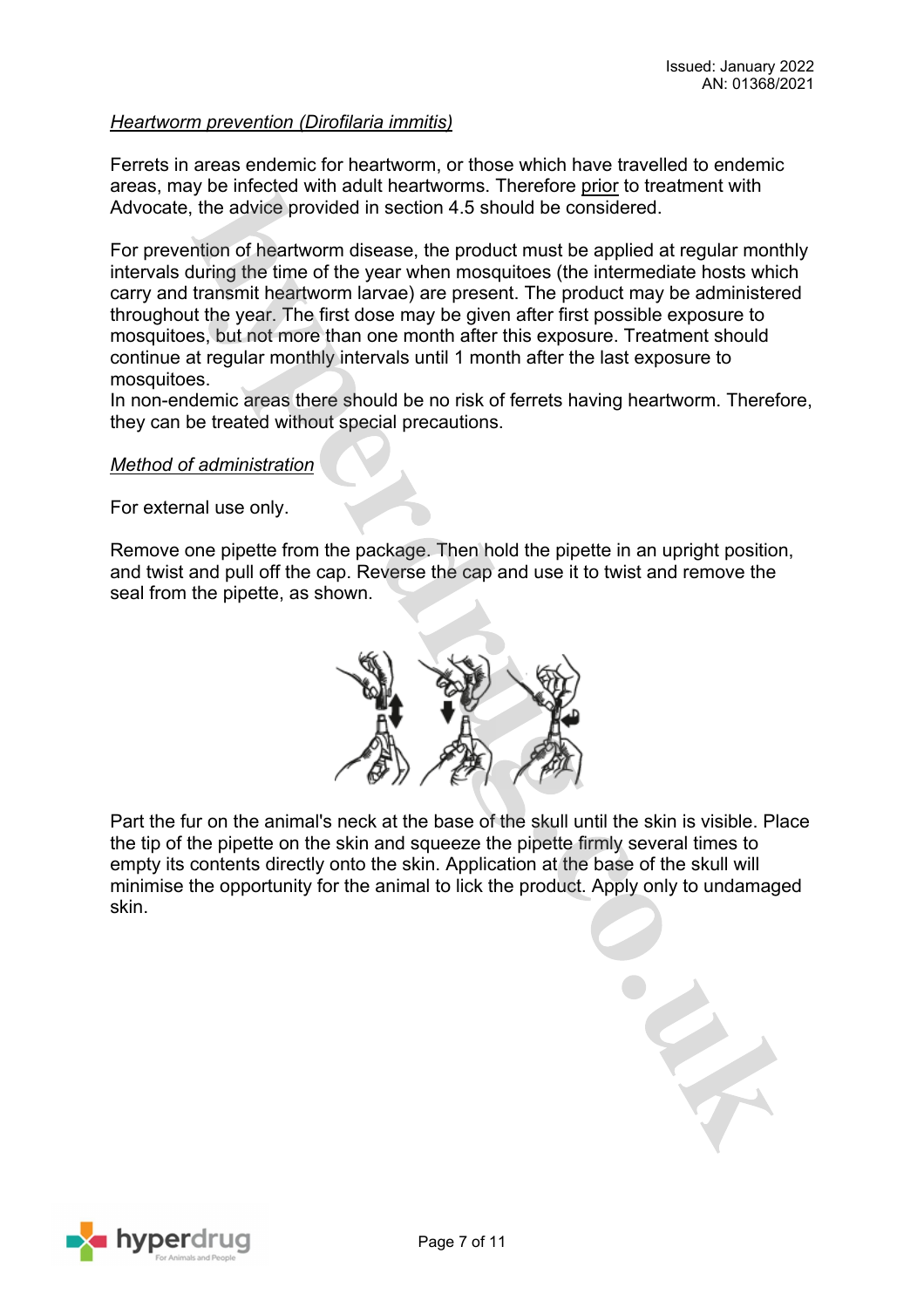

# **4.10 Overdose (symptoms, emergency procedures, antidotes), if necessary**

Up to 10 times the recommended dose was tolerated in cats with no evidence of adverse effects or undesirable clinical signs.

The product was administered to kittens at up to 5 times the recommended dose, every 2 weeks for 6 treatments, and there were no serious safety concerns. Transient mydriasis, salivation, vomiting and transient rapid respiration were observed.

After accidental oral ingestion or overdose, neurological signs (most of which are transient) such as ataxia, generalised tremors, ocular signs (dilated pupils, little pupillary reflex, nystagmus), abnormal respiration, salivation and vomiting may occur in very rare cases.

The product was administered to ferrets at 5 times the recommended dose, every 2 weeks for 4 treatments, and there was no evidence of adverse effects or undesirable clinical signs.

In case of accidental oral uptake, symptomatic treatment should be administered. There is no known specific antidote. The use of activated charcoal may be beneficial.

# **4.11 Withdrawal period(s)**

Not applicable.

# **5. PHARMACOLOGICAL PROPERTIES**

Pharmacotherapeutic group: Antiparasitic products, insecticides and repellents, macrocyclic lactones, milbemycins.

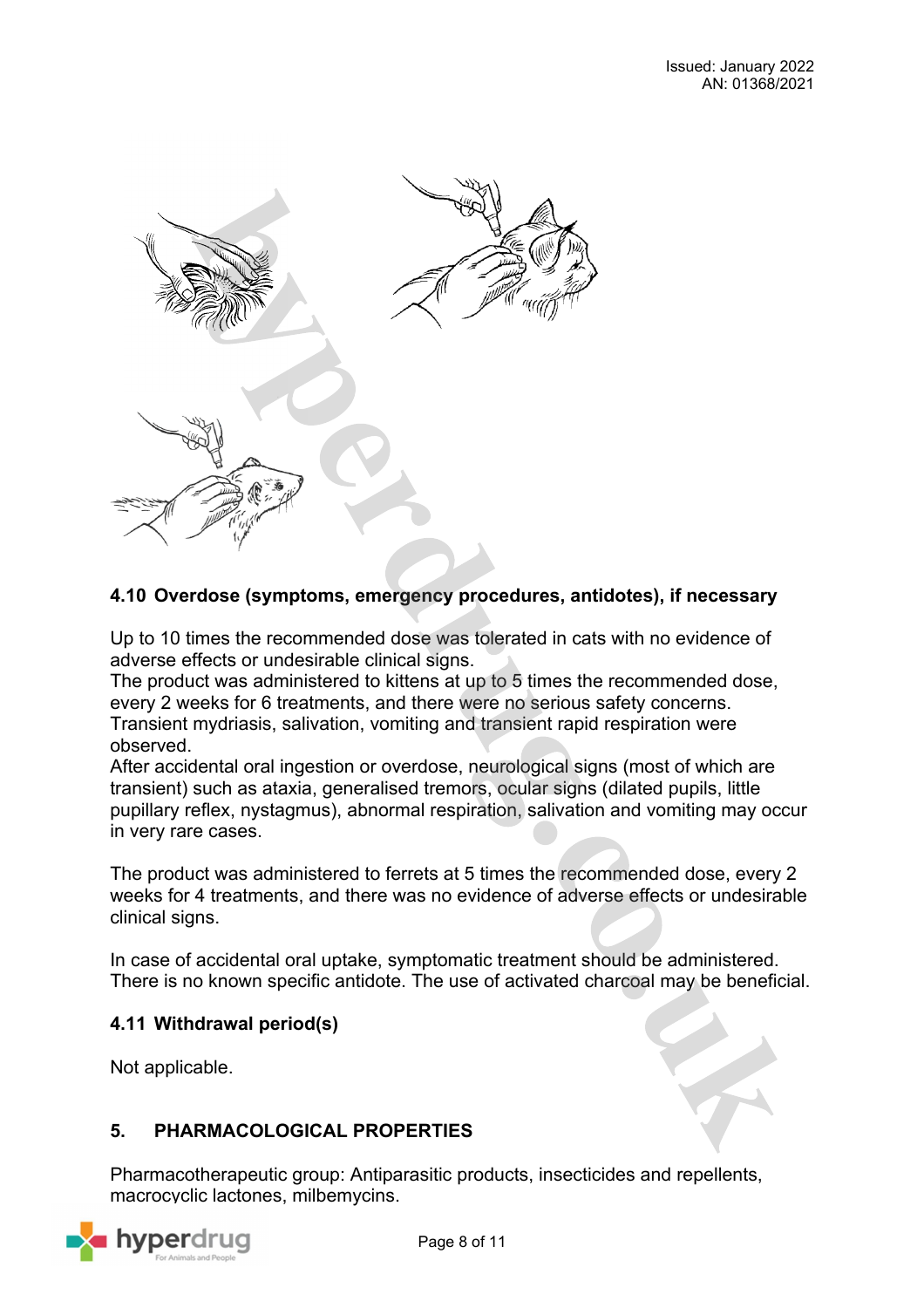ATCvet code: QP54AB52.

# **5.1 Pharmacodynamic properties**

Imidacloprid, 1-(6-Chloro-3-pyridylmethyl)-N-nitro-imidazolidin-2-ylideneamine is an ectoparasiticide belonging to the chloronicotinyl group of compounds. Chemically, it is more accurately described as a chloronicotinyl nitroguanidine. Imidacloprid is effective against larval flea stages and adult fleas. Flea larvae in the pet's surroundings are killed after contact with a pet treated with the product. Imidacloprid has a high affinity for the nicotinergic acetylcholine receptors in the post-synaptic region of the central nervous system (CNS) of the flea. The ensuing inhibition of cholinergic transmission in insects results in paralysis and death. Due to the weak nature of the interaction with mammalian nicotinergic receptors and the postulated poor penetration through the blood-brain barrier in mammals, it has virtually no effect on the mammalian CNS. Imidacloprid has minimal pharmacological activity in mammals.

Moxidectin, 23-(O-methyloxime)-F28249 alpha is a second-generation macrocyclic lactone of the milbemycin family. It is a parasiticide which is active against many internal and external parasites. Moxidectin is active against larval stages (L3, L4) of *Dirofilaria immitis.* It is also active against gastrointestinal nematodes. Moxidectin interacts with GABA and glutamate-gated chloride channels. This leads to opening of the chloride channels on the postsynaptic junction, the inflow of chloride ions and induction of an irreversible resting state. The result is flaccid paralysis of affected parasites, followed by their death and/or expulsion. The product has a persistent action and protects cats for 4 weeks after a single application against reinfection with *Dirofilaria immitis*.

# **5.2 Pharmacokinetic particulars**

After topical administration of the product, imidacloprid is rapidly distributed over the animal's skin within one day of application. It can be found on the body surface throughout the treatment interval. Moxidectin is absorbed through the skin, reaching maximum plasma concentrations approximately 1 to 2 days after treatment in cats. Following absorption from the skin, moxidectin is distributed systemically throughout the body tissues but due to its lipophilicity it is concentrated mainly in the fat. It is slowly eliminated from the plasma as manifested by detectable moxidectin concentrations in plasma throughout the treatment interval of one month.

The mean T  $\frac{1}{2}$  in cats ranges between 18.7 and 25.7 days. Studies evaluating the pharmacokinetic behaviour of moxidectin after multiple applications have indicated that steady state serum levels are achieved following approximately 4 consecutive monthly treatments in cats.

# **Environmental properties**

See section 6.6.

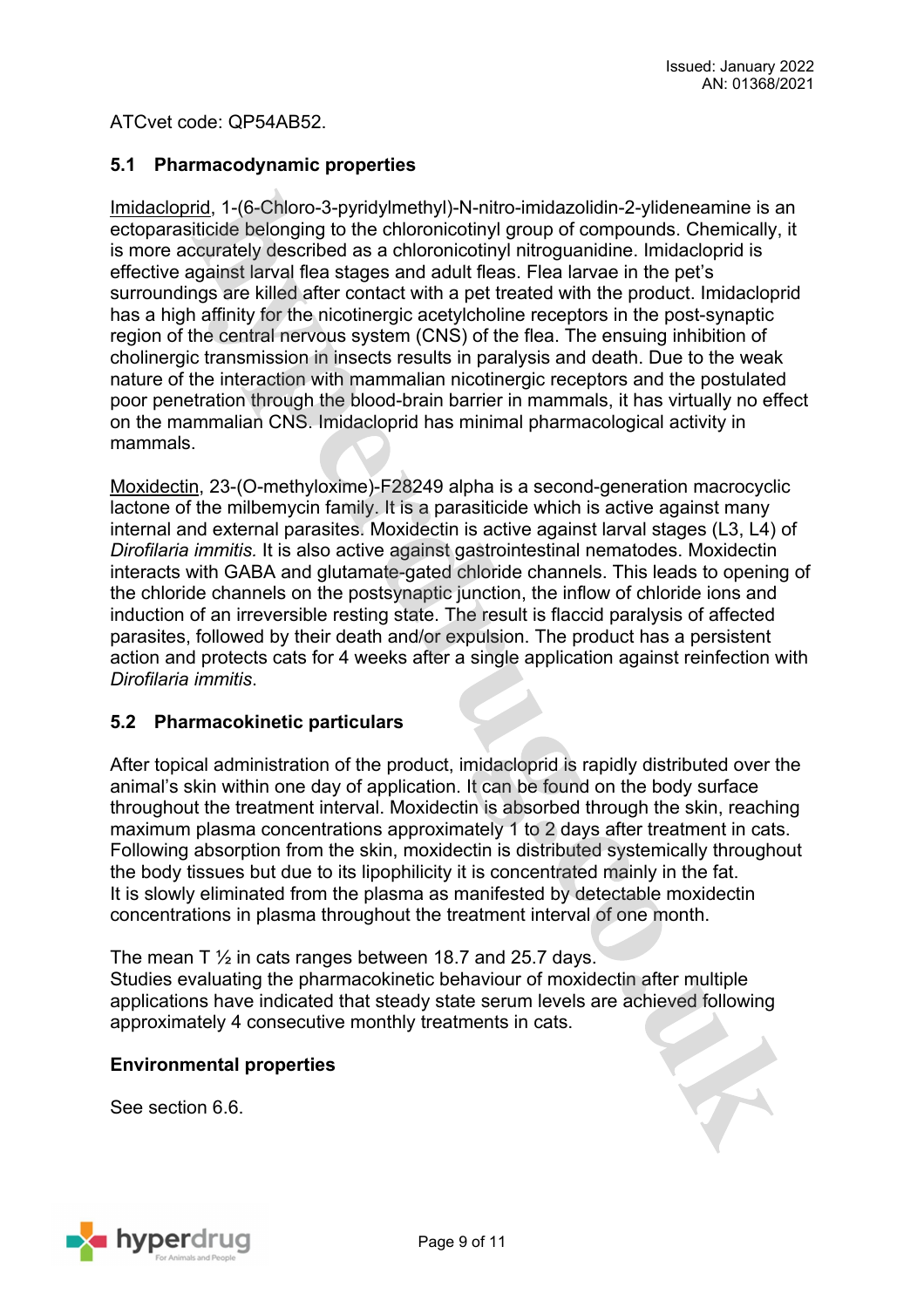# **6. PHARMACEUTICAL PARTICULARS**

### **6.1 List of excipients**

Benzyl alcohol Butylhydroxytoluene Propylene carbonate

### **6.2 Major incompatibilities**

None known.

### **6.3 Shelf life**

Shelf life of the veterinary medicinal product as packaged for sale: 3 years.

### **6.4 Special precautions for storage**

Do not store above 30  $\degree$ C.

### **6.5 Nature and composition of immediate packaging**

Container material White polypropylene unit dose pipette with screw cap.

Pack sizes 0.4 ml per pipette. Blister pack containing 1, 2, 3, 4, 6, 9, 12, 21 or 42 unit dose

pipettes.

Not all pack sizes may be marketed.

### **6.6 Special precautions for the disposal of unused veterinary medicinal product or waste materials derived from the use of such products**

Advocate should not enter water courses as this may be dangerous for fish and other aquatic organisms.

Any unused veterinary medicinal product or waste materials derived from such veterinary medicinal product should be disposed of in accordance with local requirements.

# **7. MARKETING AUTHORISATION HOLDER**

Bayer Animal Health GmbH 51368 Leverkusen **Germany** 

# **8. MARKETING AUTHORISATION NUMBER**

Vm 04895/5004